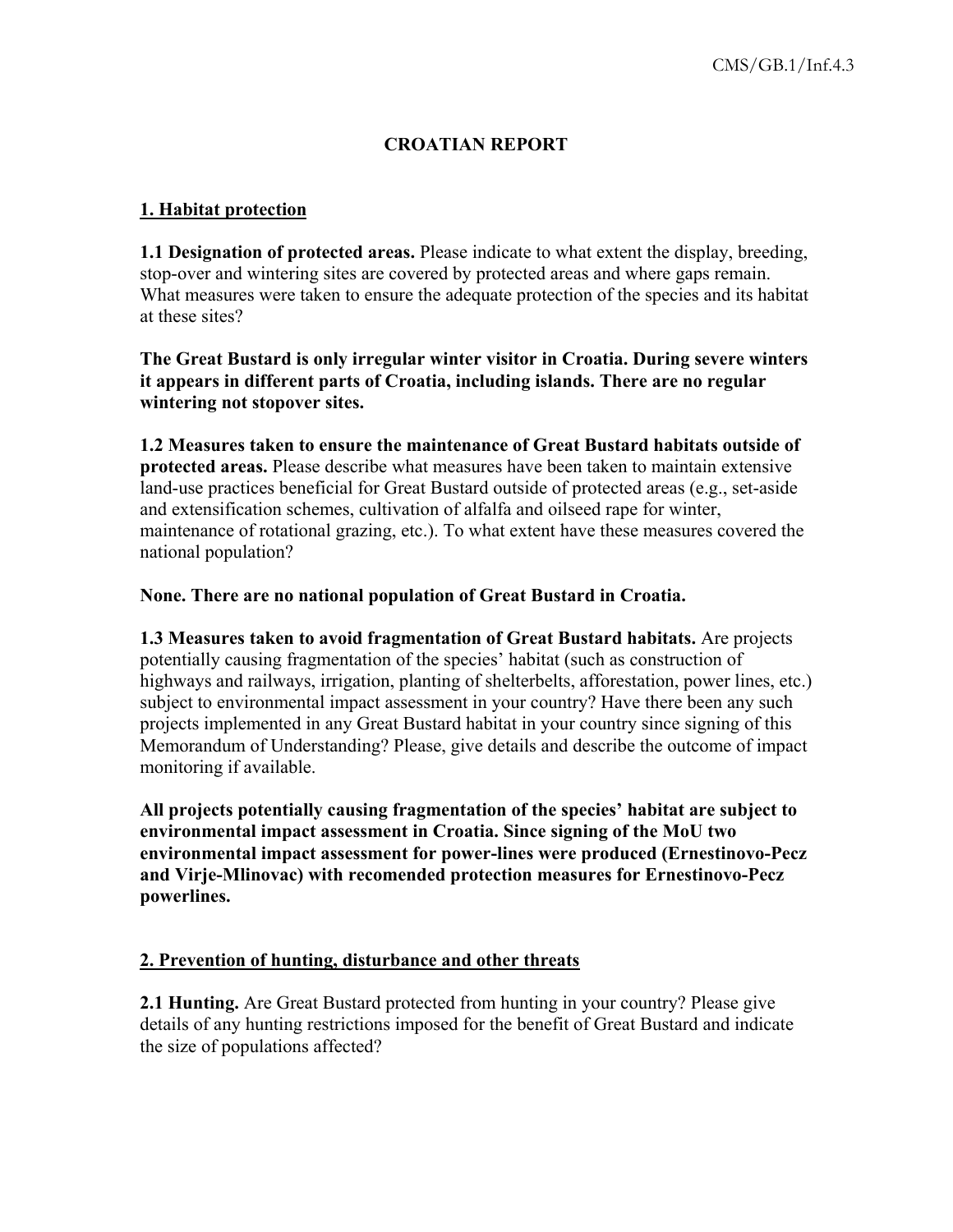# **Great Bustard is protected from hunting though the year by the Nature Conservation Act. The pennality for shoting the Great Bustard is 40.000 HRK (about 5.000 €)**

**2.2 Prevention of disturbance.** What measures have been taken to prevent disturbance of Great Bustard in your country? Please, indicate the size of the population affected by the measures.

**None.** 

**2.3.1 Prevention of predation.** What is the significance of predation to Great Bustard in your country? What are the main predator species? What measures have been taken to control predators in areas where Great Bustard occurs regularly? How effective were these measures?

# **There are no areas in Croatia where the Great Bustard occurs regularly.**

**2.3.2 Adoption of measures for power lines.** What measures have been taken to reduce the mortality caused by existing power lines in your country? What is the size of the populations affected by these measures? How effective were these measures?

**Environmental impact assessment for Ernestinovo-Pecz power-lines recomended protection measures (underground cables or marking of overhead cables). These power-lines are under construction.** 

**2.3.3 Compensatory measures.** What is the size of the Great Bustard habitat lost or degraded for any reasons since signing the Memorandum of Understanding? What is the size of the populations affected? How were these habitat losses compensated? What were the results of these measures?

**According to the data from Croatian Central Bureau of Statistics, the production of alfalfa in Croatia is increasing in last five years, but is still lower then before 1991. As there are no regular flyway population of the Great Bustard in Croatia, it is not possible to valuate the effect of these changes for this species.** 

# **3. Possession and trade**

How is collection of Great Bustard eggs or chicks, the possession of and trade in the birds and their eggs regulated in your country? Please indicate if any exemption is granted. How are these restrictions enforced?

**The Great Bustard is on Appendix II of CITES, and any international trade should be regulated under CITES procedure. Untill now, there were no data about private or legal entities in Croatia possessing birds or eggs of the Great Bustard and no demand for CITES permits.**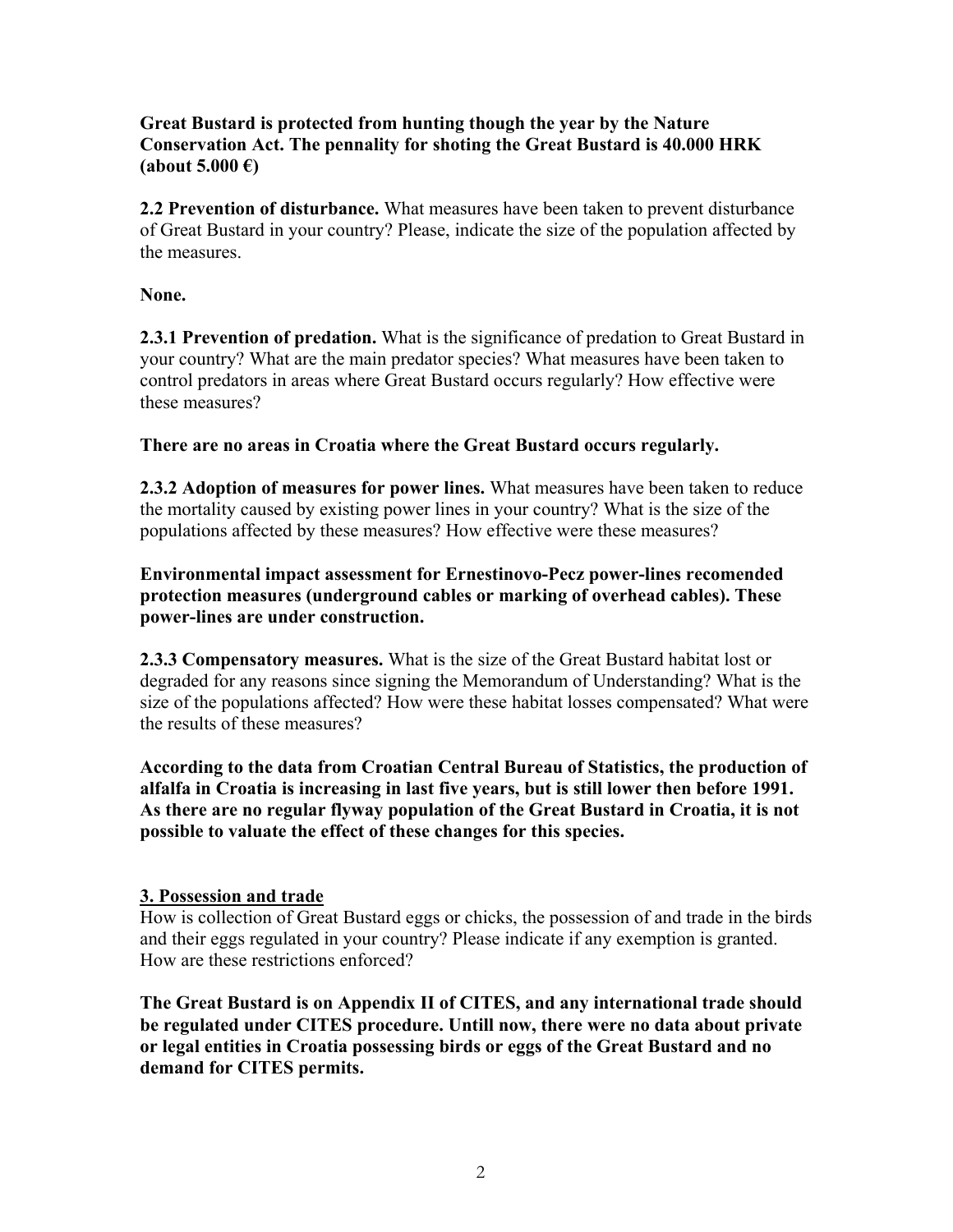#### **4. Recovery measures**

**This secion is not aplicable in Croatia. The Great Bustard is regionally exctint in our country since the end of 19th century. The only proof of its breeding is the single pullus from the ornithological collection in Natural History Museum in Zagreb. As Croatia is on the south edge of Great Bustrad's range, it is possible that never regulary breeds there.** 

**4.1 Captive breeding in emergency situations.** Is captive breeding playing any role in Great Bustard conservation in your country? Please, describe the measures, staff and facilities involved and how these operations comply with the IUCN criteria on reintroductions.

**4.2 Reintroduction.** Have there been any measures taken to reintroduce the species in your country? If yes, please describe the progress. If there were any feasibility study carried out, please summarize its conclusions.

**4.3 Monitoring of the success of release programmes.** Please summarize the experience with release programmes in your country if there was any. How do released birds survive? What is the breeding performance of released birds?

#### **5. Cross-border conservation measure**

Please, give details of your collaboration with neighbouring countries on national surveys, research, monitoring and conservation activities for Great Bustard.

**There are no any organised collaboration with neighbouring countries on this matter. However, some personal contacts helped spreading information about movements of the Great Bustards in winter 2002/2003 when they left their usual area in Kiskunsag National Park.** 

**It seems to be very important to organize the network of people (at least in protected areas) to spread information about their movement in the future which can help in the preservation of birds outside during migration.** 

# **6. Monitoring and research**

**The Great Bustard is irregular winter visitor in Croatia, so there weren't any monitoring of this species or its habitats.** 

**6.1.1 Monitoring of population size and population trends.** How are the breeding, migratory or wintering Great Bustard populations monitored in your country? What percentage of the national population is involved? What is the size and trend in the national population?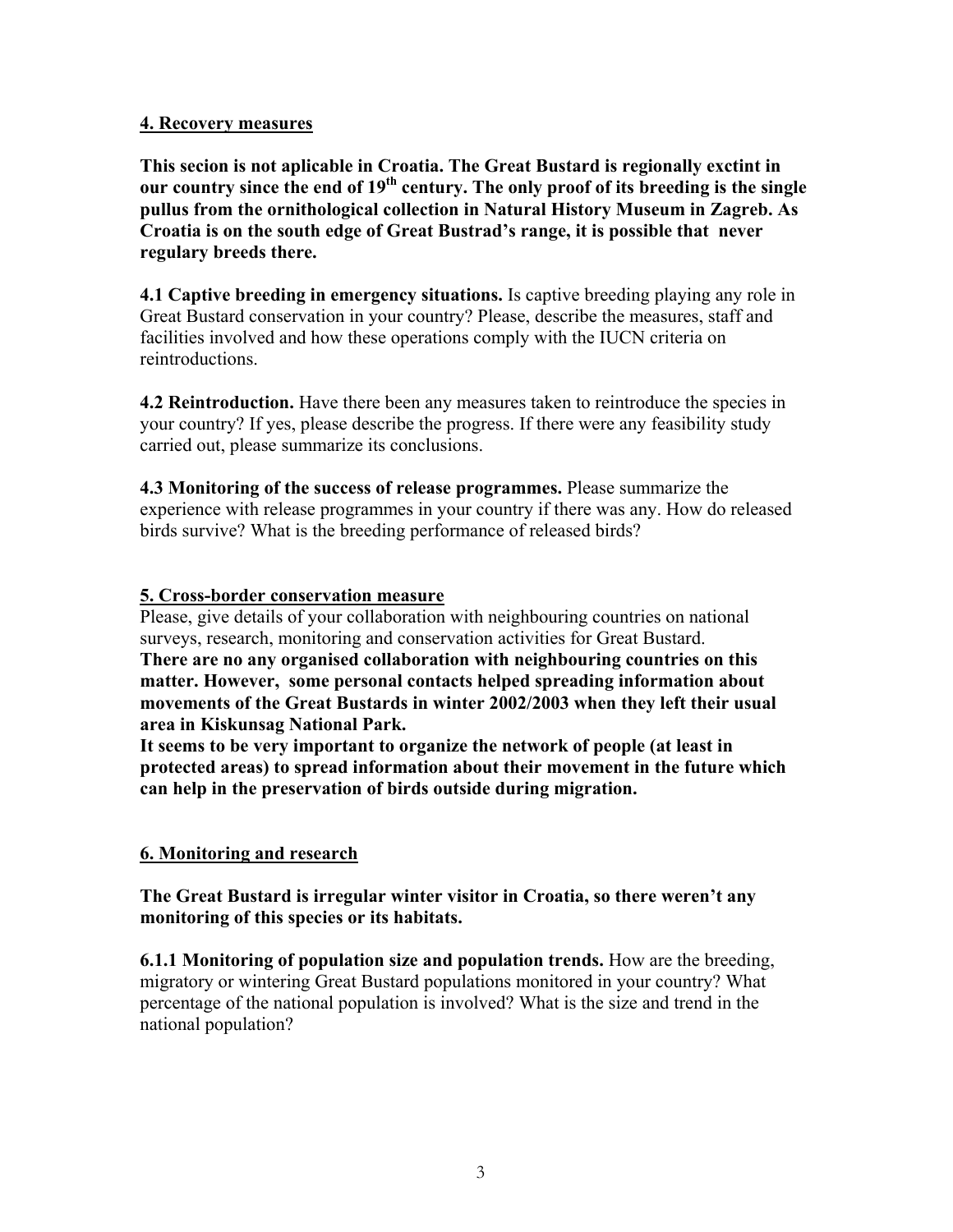**6.1.2 Monitoring of the effects of habitat management.** How is the effect of habitat conservation measures monitored in your country? What can be learned from these studies?

**6.2.1 Comparative ecological studies.** Has there been any comparative studies carried out on the population dynamics, habitat requirements, effects of habitat changes and causes of decline in your country in collaboration with other Range States?

**6.2.2 Promotion of studies on mortality factors.** What is known about the causes of Great Bustard mortality in your country? How are these causes investigated?

**There were no studies on mortality factors, but it is known that some birds were illegaly shot by local people for food.** 

**6.2.3 Investigation of factors limiting breeding success.** How well are the factors limiting breeding success in core populations understood in your country? In which populations are information on use of habitat and space, home range and dispersal patterns collected? What are the remaining gaps?

**6.2.4 Studies on migration.** What studies on migration routes and wintering places were carried out in your country? Where are the key sites and what is the size of the population they support? Do you have any knowledge about the origin of these birds supported by ringing or other marking methods?

**The Great Bustard is irregular winter visitor in Croatia. Data from the second part of the 20th century are scarce. In the past, it has been observed in whole Croatia, including islands.** 

# **7. Training of staff working in conservation bodies**

How is information on biological characteristics and living requirements of Great Bustard, legal matters, census techniques and management practices provided to personnel working regularly with the species?

**There are no personnel working regularly with the species.** 

# **8. Increasing awareness of the need to protect Great Bustards and their habitat**

What measures have been taken to increase the awareness about the protection needs of the species and its habitat in your country since signing the Memorandum of Understanding? How would you describe the change of attitude of farmers, shepherds and political decision makers and local and regional authorities?

# **Because Great Bustard is irregular visitor in Croatia, people mostly are not aware about this species. It is included in recently published Croatian Bird Red Data Book**